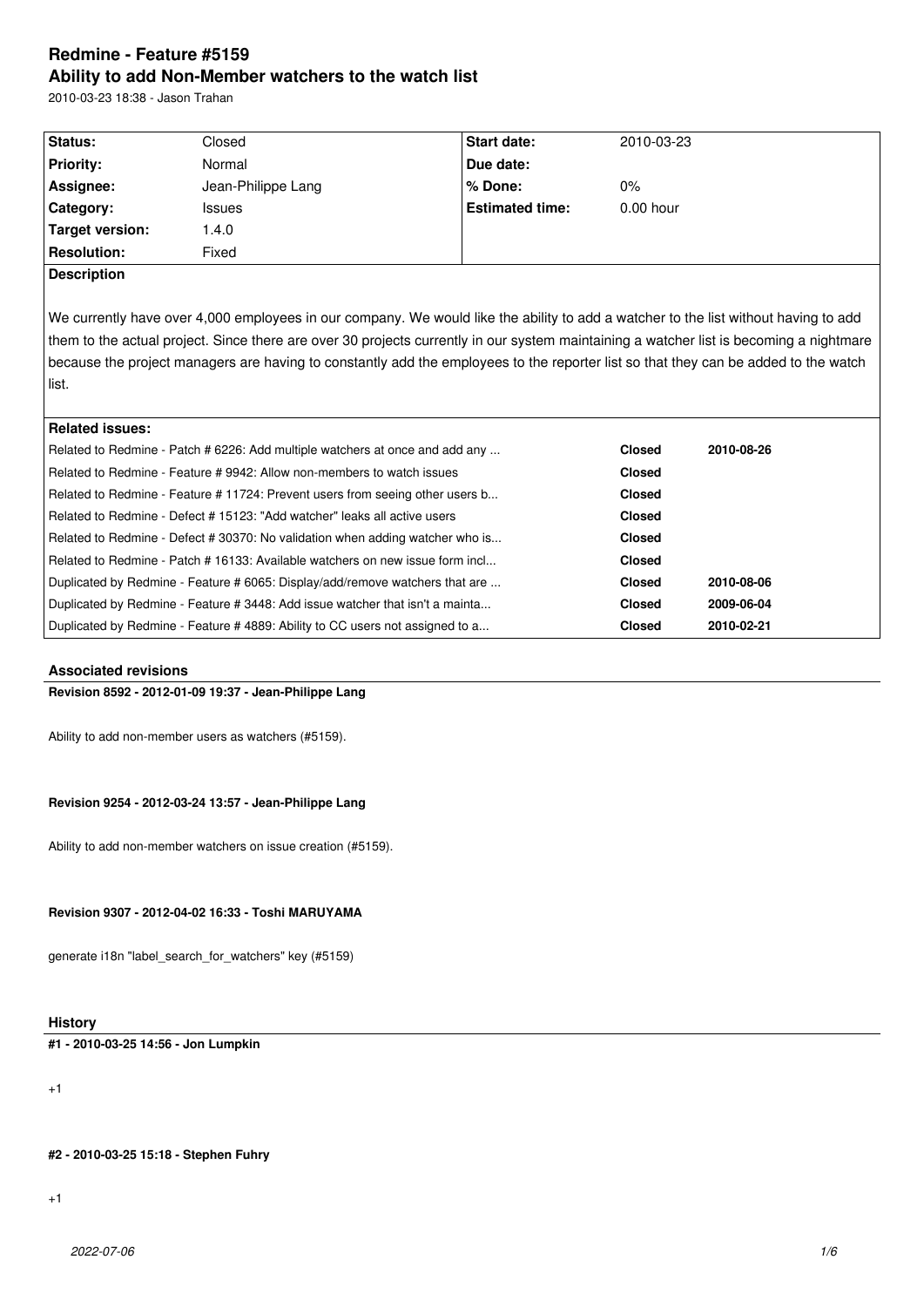### **#3 - 2010-05-14 08:50 - Stanislav German-Evtushenko**

It would be very nice!

#### **#4 - 2010-05-14 08:51 - Stanislav German-Evtushenko**

I do workaround at the moment, but it's quite useless:

1. Add user to project.

2. Add him as watcher.

3. Remove user from project.

#### **#5 - 2010-05-14 17:28 - Arnaud Martel**

I did a quick patch to fix this on my server. I'm pretty sure that Jean-Philippe and Eric will have a nicer solution but, in the meantime, this one works for me...

First, edit the file app/views/watchers/\_watchers.rhtml and insert the following text at line 21:

```
<% if @project.is_public? %>
<br>or email: <%= text_field 'email_watcher', :size => 80 %>
<% end %>
```
you should have something like:

```
...
<p><%= f.select :user_id, (watched.addable_watcher_users.collect {|m| [m.name, m.id]}), :prompt => true %>
<% if @project.is_public? %>
<br>or email: <%= text_field 'email_watcher', :size => 80 %>
<% end %>
<%= submit_tag l(:button_add) %>
```
...

Next, edit the file app/controllers/watchers\_controller.rb and insert the following text at the start of the **new** function (line 40):

 if params[:email\_watcher] wuser = User.find\_by\_mail(params[:email\_watcher][:size80]) if wuser params[:watcher][:user\_id] = wuser.id else raise end end

you should have something like: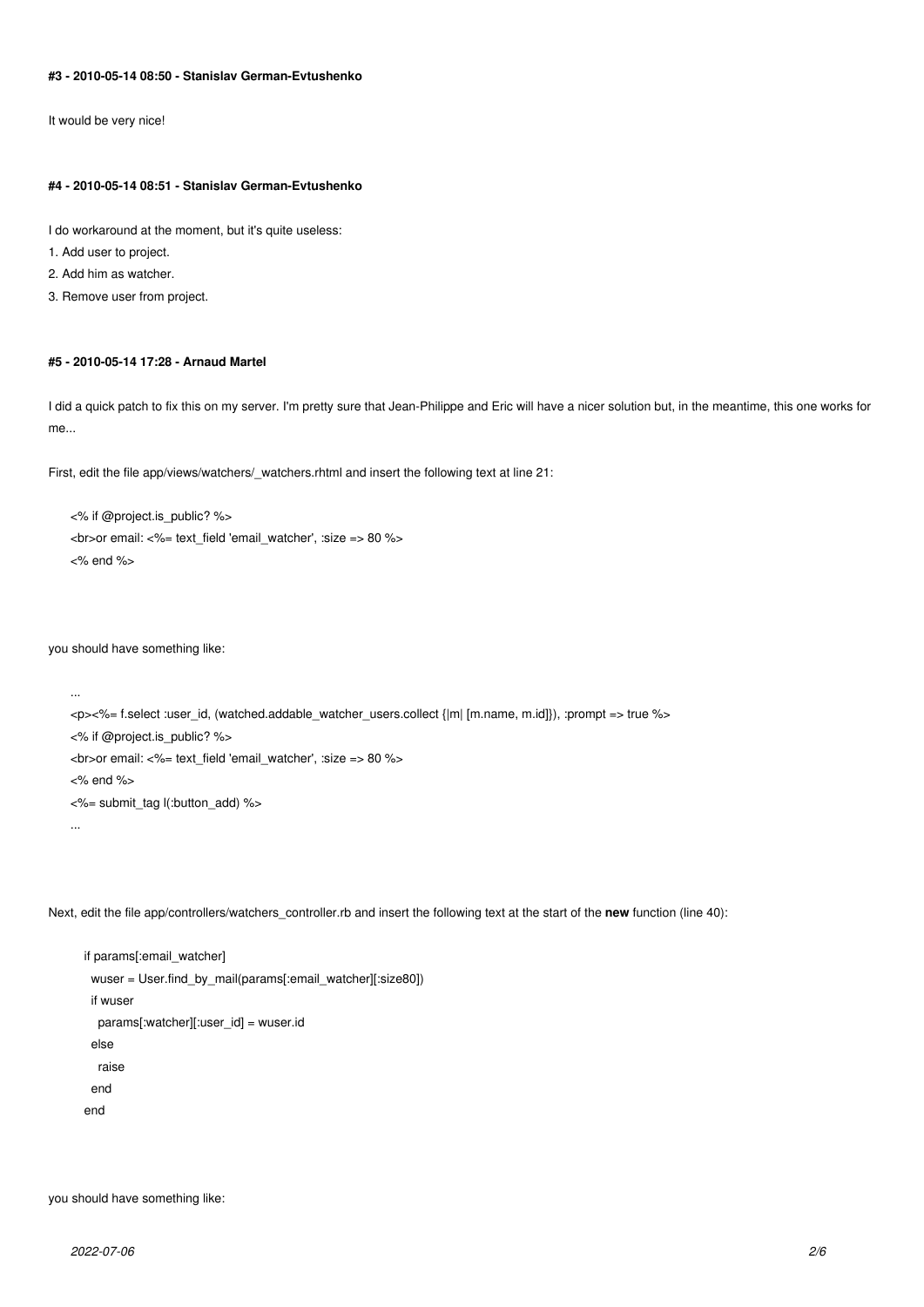```
 def new
   if params[:email_watcher]
    wuser = User.find_by_mail(params[:email_watcher][:size80])
    if wuser
     params[:watcher][:user_id] = wuser.id
    else
     raise
    end
   end
   @watcher = Watcher.new(params[:watcher])
...
```
Final step: restart your web server and it should work as you like...

# **#6 - 2010-07-23 21:27 - Enrique Delgado**

 $+1$ 

...

Aranaud: Okay so if I understand correctly, with your patch you can add a watcher based on the email, as long as that email matches a redmine user? How about any email address? More like a "CC" field? Maybe Jean-Philippe and Eric can consider this functionality...

### **#7 - 2010-07-24 01:25 - Arnaud Martel**

You're right: with my patch, emails have to match a redmine user. As you have seen, redmine\_cc\_addresses plugin seems to be a better choice for you...

### **#8 - 2010-09-13 20:38 - Eric Seigne**

Did you see #6226 ?

# **#9 - 2012-01-09 19:41 - Jean-Philippe Lang**

- *File add\_watchers.png added*
- *Status changed from New to Closed*
- *Assignee set to Jean-Philippe Lang*
- *Target version set to 1.4.0*
- *Resolution set to Fixed*

Feature added in r8592.

Watchers can now be added via a dialog box. It displays project members by default and you can use the search field to search for other users. Multiple users can be added at the same time.

add\_watchers.png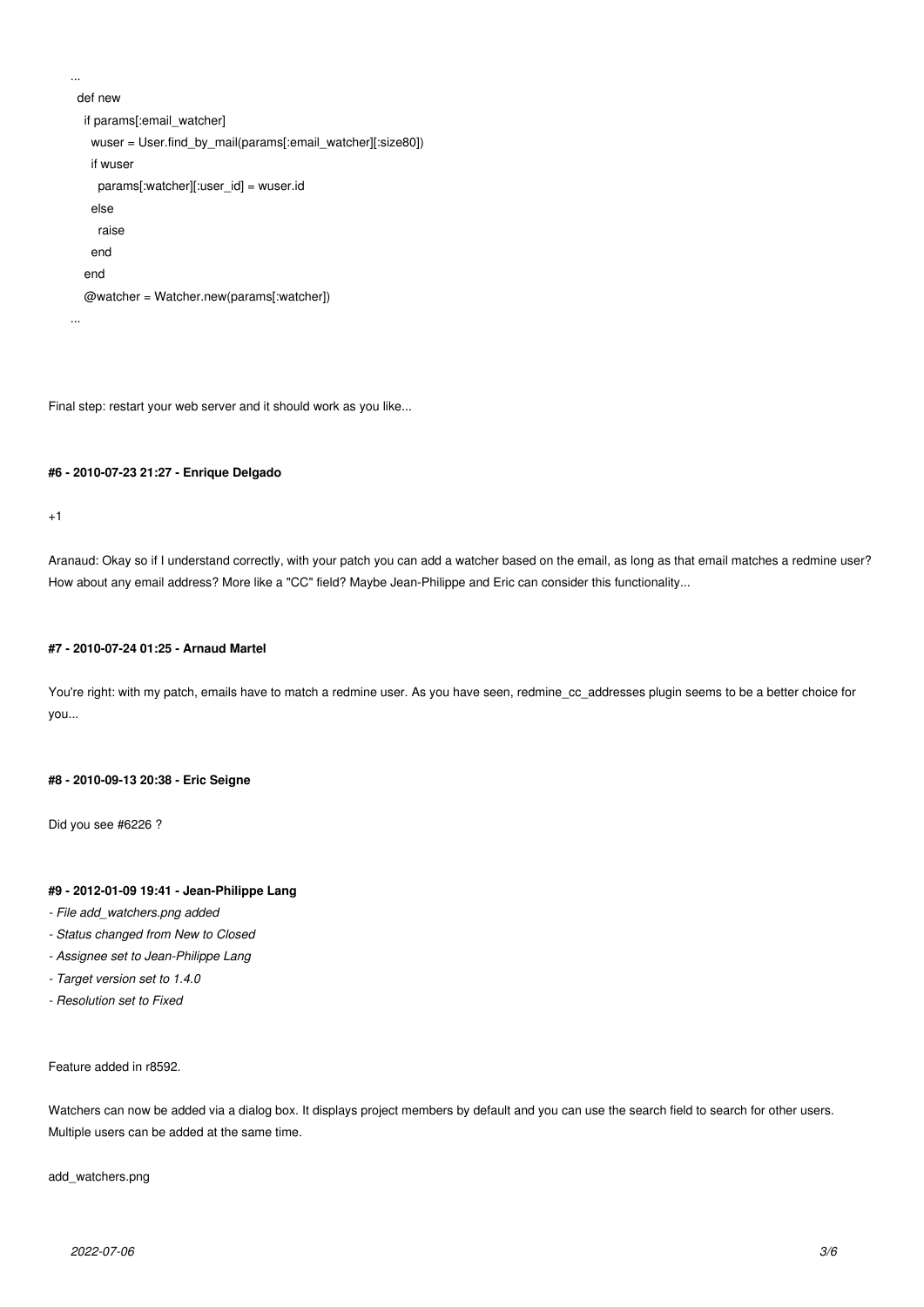Thank you very much. This will be a tremendous help.

### **#11 - 2012-03-11 15:34 - Jason Trahan**

*- Status changed from Closed to Reopened*

It appears I can only add the watchers after the ticket is created. It would be nice to be able to add them at the time of ticket creation.

#### **#12 - 2012-03-12 23:58 - Terence Mill**

+1 to add groups as well

# **#13 - 2012-03-18 02:40 - Mischa The Evil**

Jason Trahan wrote:

*It appears I can only add the watchers after the ticket is created. It would be nice to be able to add them at the time of ticket creation.*

See related issue #9500#note-3.

### **#14 - 2012-03-24 13:57 - Jean-Philippe Lang**

*- Status changed from [Reopened](/issues/9500#note-3) to Closed*

Jason Trahan wrote:

*It appears I can only add the watchers after the ticket is created. It would be nice to be able to add them at the time of ticket creation.*

Added in r9254.

#### **#15 - 2012-07-23 19:02 - Fernando Hartmann**

I don't understood how this work !

- Added one watcher user to a issue in with no permission on that project.

- Posted some update to a issue

Results:

- Users registered to that project received a email notification
- Other watcher user didn't received nothing
- User with no perms on the project didn't have access to a issue

How this feature is supposed to work ? Is there some docs about this ?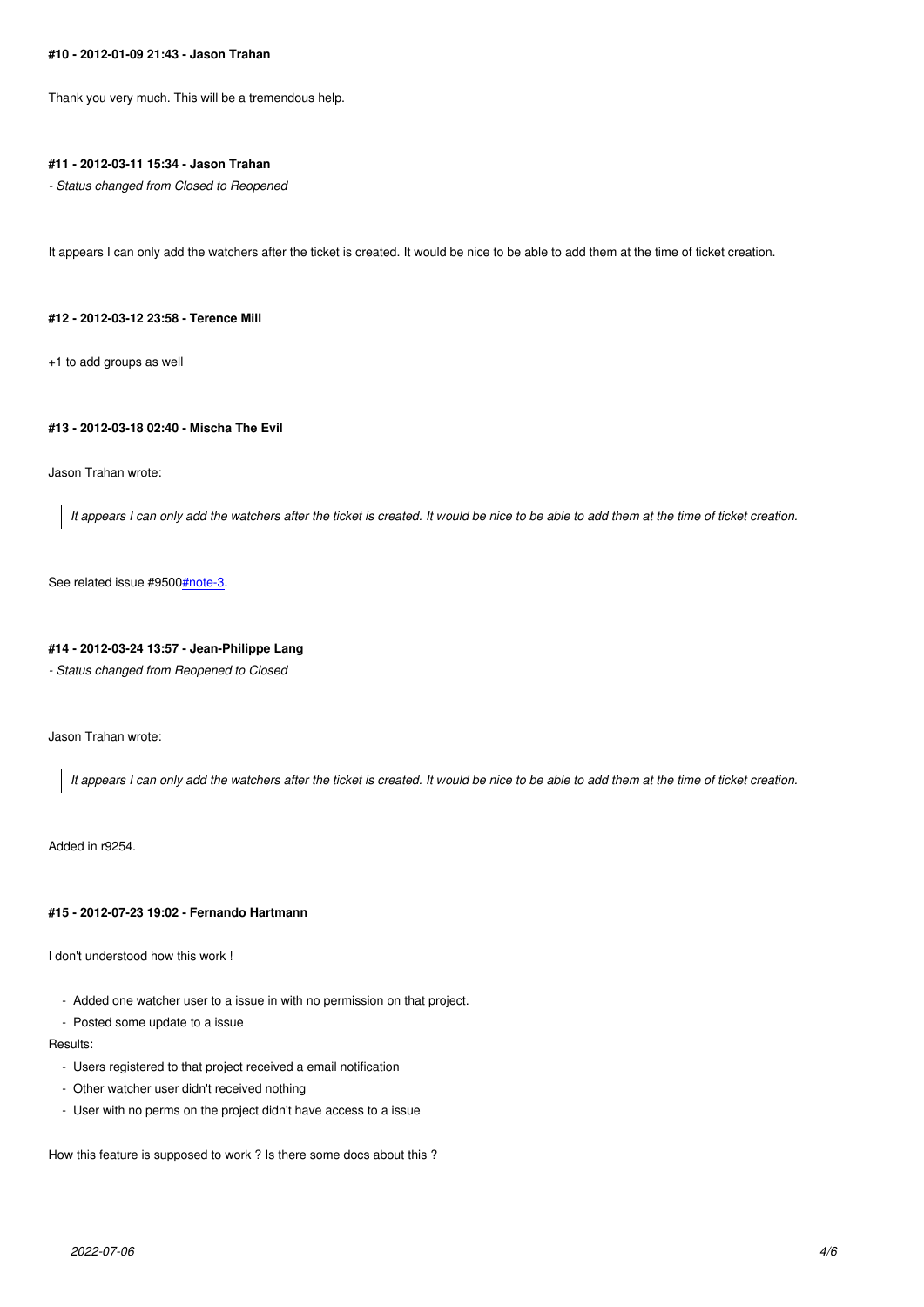#### **#16 - 2012-08-28 10:08 - Maxim Kim**

This change caused a major problems at least for us.

We let our customers to add new issues and watchers. And now our customers can see other customer names, which is inacceptable! Could you please add asap setting to switch off this feature.

My personal opinion is that right solution was to add permission "can be non-member watcher" as someone suggested earlier.

#### **#17 - 2012-08-28 16:14 - Enrique Delgado**

#### Arnaud Martel wrote:

*You're right: with my patch, emails have to match a redmine user. As you have seen, redmine\_cc\_addresses plugin seems to be a better choice for you...*

Just as a follow up: thanks Arnaud, I did end up going the redmine\_cc\_addresses route. I also like the new feature. Maybe to ease Maxim's concerns, some permissions need to be established so that some projects allow watchers from non-members, while some projects do not.

Thanks all for all your fine work.

# **#18 - 2013-08-22 11:14 - Daniel Hochman**

We are running BitNami Redmine 2.3.1 and I am not able to see users in the watchers list unless they are a member of the project. The Projects are "public" so these users have access. We are using the "Watchers Textinput plugin" - is that causing this issue? Before using that plugin, we had a long list of checkboxes.

### **#19 - 2013-10-14 10:24 - Toshi MARUYAMA**

*- Related to Defect #15123: "Add watcher" leaks all active users added*

### **#20 - 2013-12-07 22:37 - Beni Bilme**

We are using bitnami redmine stack for redmine 2.3.3, and watchers function is not working unless the watcher is project member.

### **#21 - 2013-12-08 09:38 - Toshi MARUYAMA**

#### Beni Bilme wrote:

*We are using bitnami redmine stack for redmine 2.3.3, and watchers function is not working unless the watcher is project member.*

You need to search in text box.

# **#22 - 2013-12-08 09:41 - Daniel Hochman**

No, this is a bug. I am having the same issue as Beni and we are no longer on bitnami stack. This issue needs to be re-opened as a bug. You cannot add watchers who are not members of the project after issue creation.